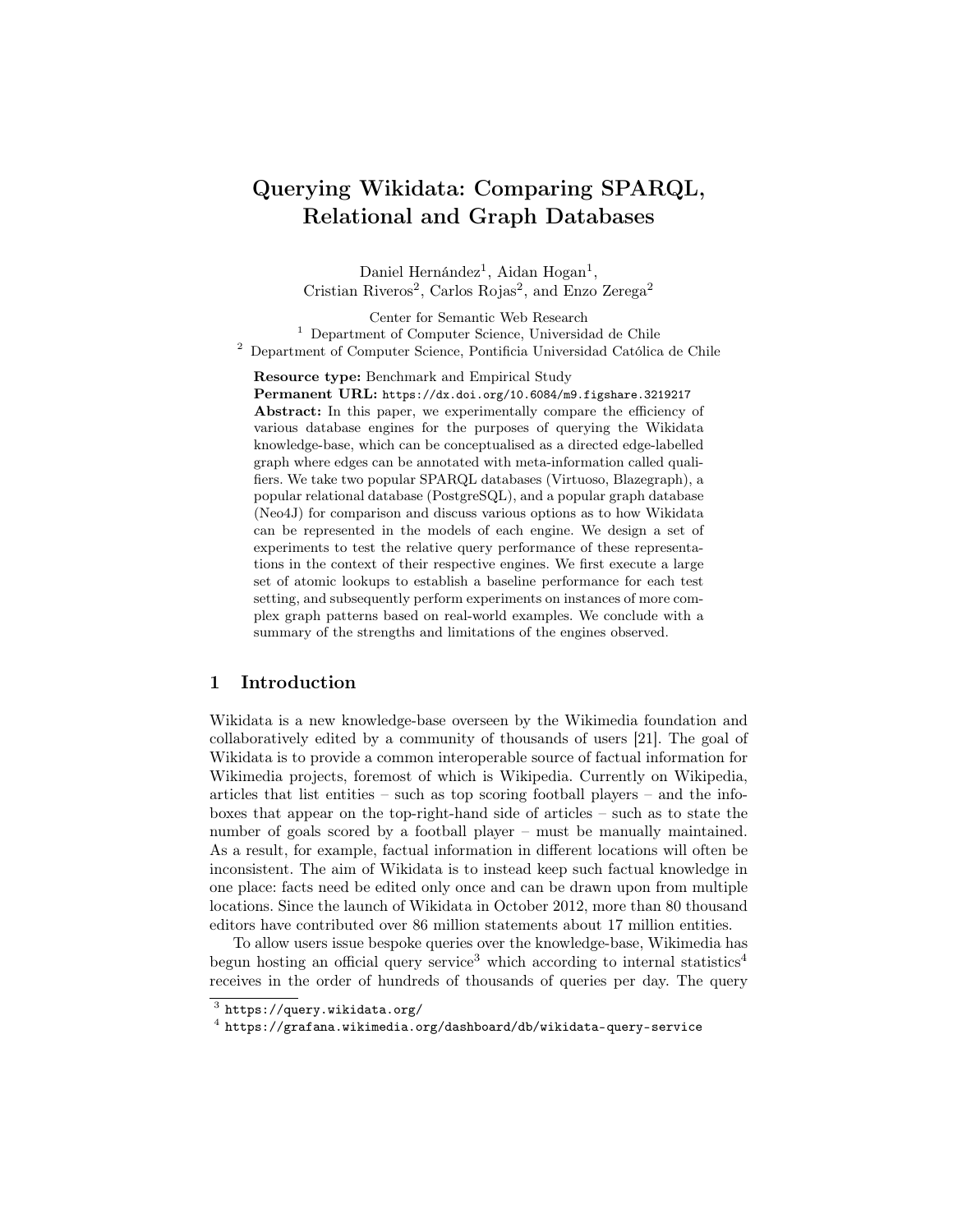service runs over an RDF representation of Wikidata that is indexed in the Blazegraph SPARQL store (formerly known as BigData) [\[20\]](#page-15-1).

In Wikidata, items are connected either to related items or datatype values by directed, named relations. There is thus a close correspondence between Wikidata and RDF. However, relations in Wikidata can be annotated with attribute– value pairs, such as qualifiers and references, to specify a further context for the relation (e.g., validity, cause, degree, etc.). This complicates the representation of Wikidata in RDF somewhat, requiring some form of reification [\[11\]](#page-15-2) to capture the full knowledge-base in RDF. In previous work [\[12\]](#page-15-3), we thus investigated various ways in which Wikidata can be represented in RDF and how that affects the query performance in various SPARQL engines; more specifically we tested  $n$ -ary relation, standard reification, singleton property and named graph representations of Wikidata against five SPARQL stores – 4store [\[7\]](#page-15-4), Blazegraph (formerly BigData) [\[20\]](#page-15-1), GraphDB (formerly (Big)OWLIM) [\[2\]](#page-15-5), Jena TDB [\[22\]](#page-15-6), and Virtuoso [\[4\]](#page-15-7) – with respect to answering an initial selection of 14 real-world queries. Our results suggested that while engines struggled with the singleton property representation, no other representation was an outright winner. In terms of engines, we found that Virtuoso exhibited the best and most reliable performance, with GraphDB and Blazegraph following behind.

A follow-up question arising from our initial previous work was how the performance of these SPARQL engines would compare with that of other technologies. In this paper, we thus extend on our previous work by comparing a selection of SPARQL, relational and graph databases for the purposes of querying Wikidata. We select these families of databases since they correspond with the inherent structure of Wikidata and they offer support for comprehensively-featured declarative query languages as needed for the public query service (which rules out, for example, key–value stores, document stores and column-family stores). To conduct these comparisons, we design and apply a range of novel experiments.

However, there are still too many databases engines within these three families for all to be considered experimentally in the current scope; hence we must be selective in what we test. For SPARQL, we select Virtuoso [\[4\]](#page-15-7), which performed best overall in our previous experiments, and Blazegraph [\[20\]](#page-15-1), which is currently deployed in Wikimedia's official query service. For graph databases, we select Neo4J [\[19\]](#page-15-8), which is based on property graphs: not only is it arguably the most popular graph database,<sup>[5](#page-1-0)</sup> it is the only (non-SPARQL) graph database we know of that supports a mature query language (Cypher) in the declarative style of the example queries listed for the official query service. For relational databases, we select PostgreSQL [\[18\]](#page-15-9) as a mature open-source solution supporting the SQL standard. Although we could consider other databases for testing – such as various relational databases or other SPARQL engines such as Allegrograph [\[14\]](#page-15-10) or Stardog [\[13\]](#page-15-11) – our selection allows us to draw initial conclusions with respect to how well prominent databases from each family of technologies perform relative to each other, and indeed how the solution selected by Wikimedia (Blazegraph) compares with these other alternatives.

<span id="page-1-0"></span> $5$  We can refer (informally) to, e.g.,  $\text{http://db-engines.com/en/ranking/graph+dbms}$  $\text{http://db-engines.com/en/ranking/graph+dbms}$  $\text{http://db-engines.com/en/ranking/graph+dbms}$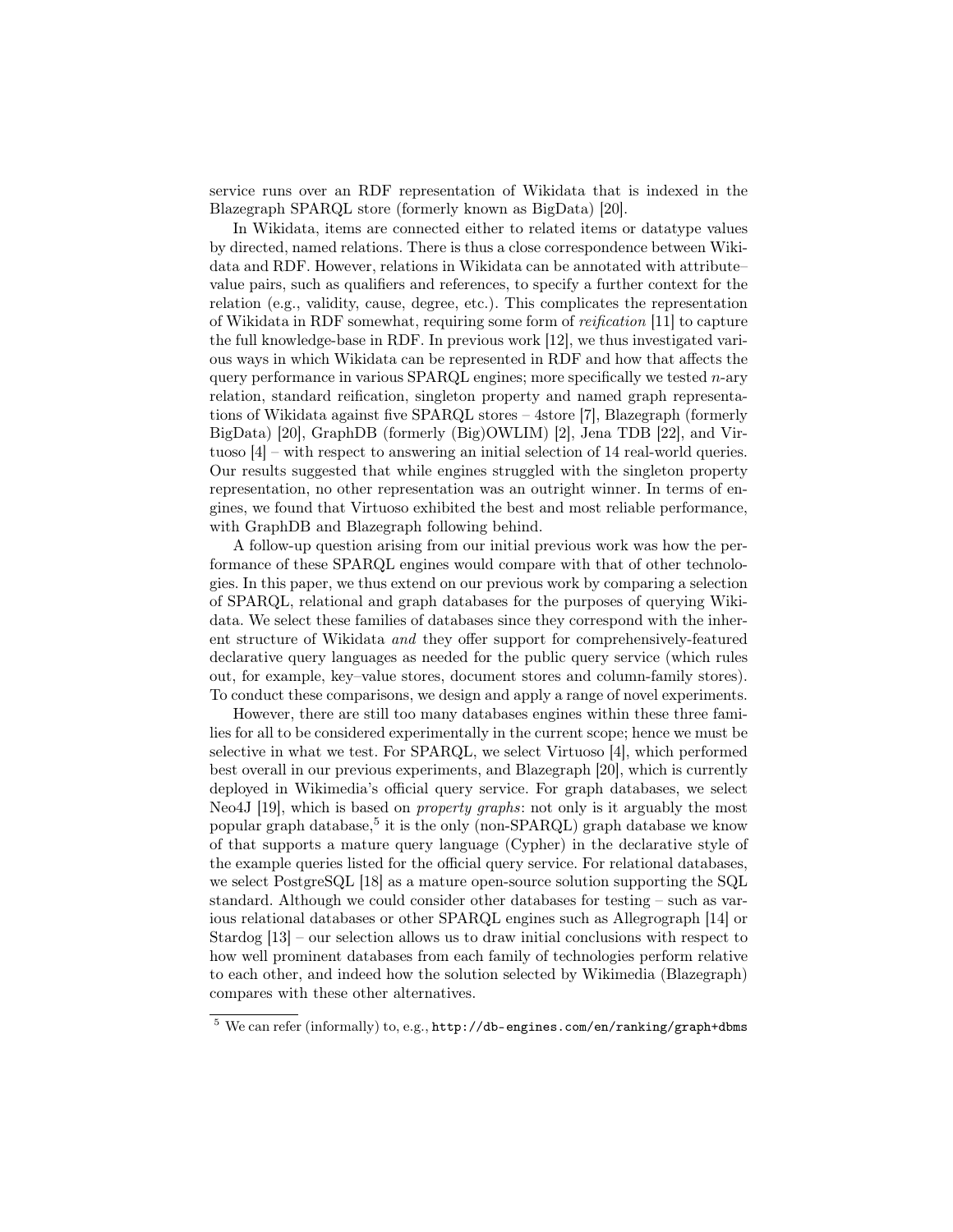Towards testing these diverse engines, we first discuss some representations for encoding the Wikidata knowledge-base such that it can be loaded into each type of engine. We then introduce various novel experiments. Our first set of experiments that are based on the idea of performing sets of lookups for "atomic patterns" with exhaustive combinations of constants and variables; these results give an initial idea of the low-level performance of each configuration. Next we perform experiments on sets of instances of basic graph patterns that generalise the graph motifs we found to commonly occur in the use-case queries listed at the public query service. We also discuss how well the various engines support the query features commonly used for these use-case queries.

Before we continue, however, we first introduce Wikidata in more detail.

# 2 The Wikidata Model

In Figure [1,](#page-3-0) we see an example Wikidata statement describing the U.S. presidency of Abraham Lincoln [\[12\]](#page-15-3). Internal identifiers are in grey: those beginning with Q refer to entities, and those referring to P refer to properties. These identifiers map to IRIs, where information about that entity or relationship can be found on Wikidata. Entities and relationships are also associated with labels, where the example shows labels in English. The statement contains a *primary* relation with Abraham Lincoln as subject, position held as predicate, and President of the United States of America as object; this relation is associated with pairs of qualifier predicates (e.g., start time, follows) and their qualifier values (e.g., "4 March 1861", James Buchanan); we call each such pair a qualifier. Statements are also often associated with one or more references that support the claims and with a *rank* that marks the most important statements for a given property, but herein we can treat references and ranks as special types of qualifiers. As such, we can define a Wikidata statement as a primary relation and a set of qualifiers.

At its core, Wikidata then consists of a set of such statements and a mapping from identifiers to labels in various languages. However, some statements may not contain any qualifiers (though in theory all statements should contain a reference, the knowledge-base is, by its nature, incomplete). Datatype values can themselves be associated with meta-data, where for example dates or times can be associated with a specific calendar. Likewise, objects can occasionally be existential (for example, when someone is known to have been murdered but their killer is unknown) or non-existential (to explicitly state that an entity has no such relation); however, these types of values are quite rare and hence for brevity we do not consider them directly.<sup>[6](#page-2-0)</sup> Finally, it is important to note that Wikidata can contain multiple distinct statements with the same binary relation: for example, Clover Cleveland was the U.S. President for two nonconsecutive terms (i.e., with different start and end times, different predecessors and successors). In Wikidata, this is represented as two separate statements whose primary relations are both identical, but where the qualifiers (start time, end time, follows, followed by) differ.

<span id="page-2-0"></span> $6$  See <https://tools.wmflabs.org/wikidata-todo/stats.php>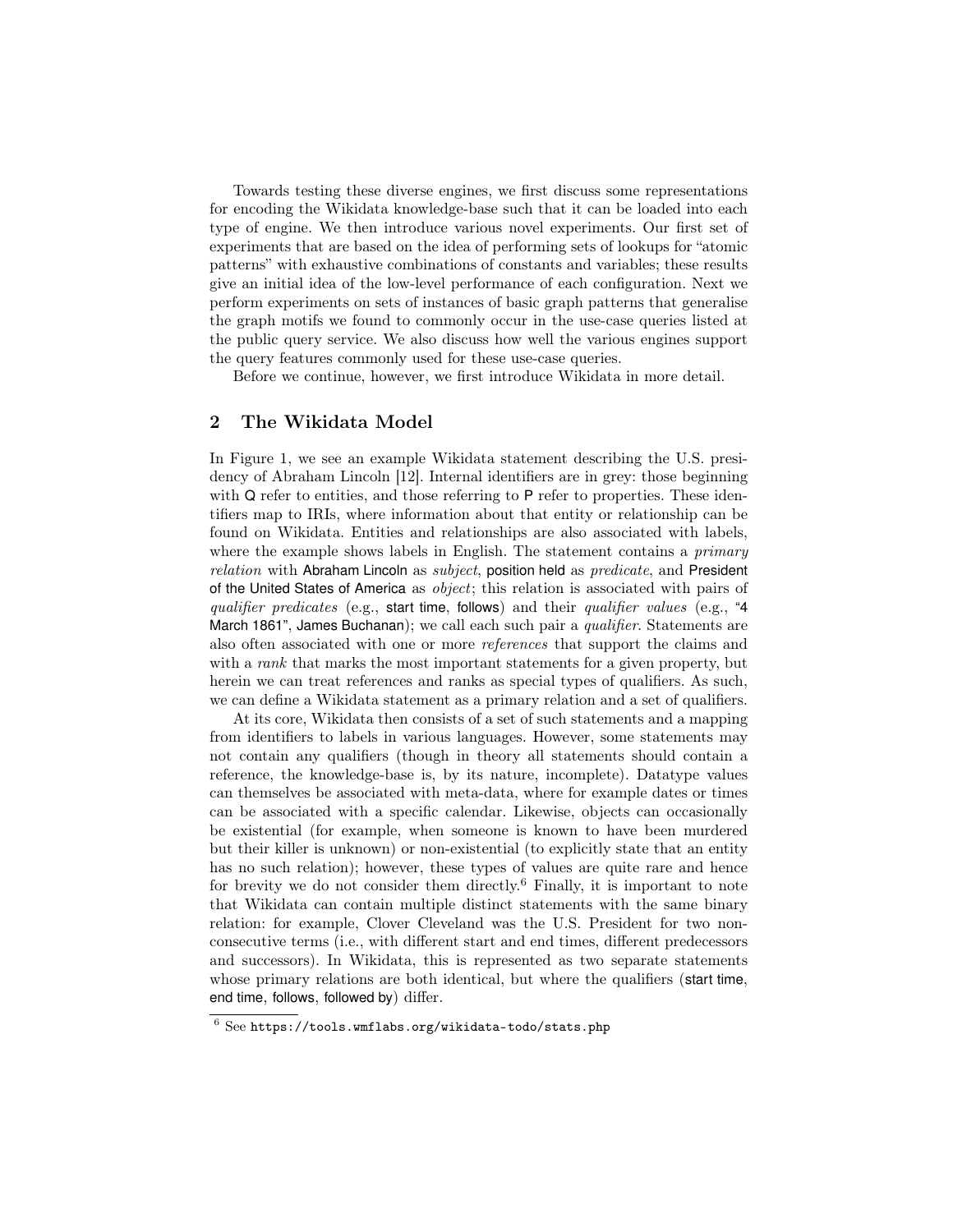#### <span id="page-3-0"></span>**Abraham Lincoln [Q91]**

```
position held [P39] President of the United States of America [Q11696]
start time [P580] "4 March 1861"
end time [P582] "15 April 1865"
follows [P155] James Buchanan [Q12325]
followed by [P156] Andrew Johnson [Q8612]
```
Fig. 1: A Wikidata statement about Abraham Lincoln (reused from [\[12\]](#page-15-3))

# 3 Wikidata Representations

In the context of querying Wikidata, our goal is to compare the performance of a selection of database engines from three different families: SPARQL, relational and graph. Each family is associated with a different *data model*: named (RDF) graphs, relations, and property graphs, respectively. Each data model may permit multiple possible representations of Wikidata, for example, different RDF reification schemes, different relational schema, etc. Although the representations we present (aside from corner cases [\[12\]](#page-15-3)) encode the same data and do not change the computational complexity of query evaluation – since, loosely speaking, translating between the representations is cheaper than query evaluation – as we will see, different representations carry different performance costs, particularly for more low-level atomic lookups. We now discuss different representations of Wikidata suitable for each of the three data models we consider.

#### 3.1 RDF/Named Graph Representations

With respect to representing Wikidata for querying in SPARQL, in our previous work, we considered four well-known reification schemes [\[12\]](#page-15-3).<sup>[7](#page-3-1)</sup> Each such scheme associates the primary relation of a statement with a statement identifier onto which qualifiers can be associated. In Figure [2a,](#page-4-0) we give an example RDF graph where : X1 is the statement identifier and its four outgoing edges represent the four qualifiers from Figure [1;](#page-3-0) we also show how complex datatypes can be represented. For each of the following representations, all we are left to do is associate the primary relation of Figure [1](#page-3-0) – namely  $(Q91, P39, Q11696)$  – with the statement identifier :X1 already associated with the qualifier information; in other words, we wish to encode a quad  $(s, p, o, i)$  where  $(s, p, o)$  is the primary relation of the statement and  $i$  is an identifier for the statement. We again recap these four schemes, where more details are available from our previous paper [\[12\]](#page-15-3).

Standard Reification (SR) [\[11\]](#page-15-2): an RDF resource is used to denote a triple. Using this scheme, we can use a reified triple to encode a Wikidata statement, as depicted in Figure [2b.](#page-4-0) We can encode  $n$  quadruples with  $3n$  triples.

<span id="page-3-1"></span><sup>7</sup> We refer here to "reification" in the general sense of describing triples, whereas we refer to the specific proposal in the RDF specifications as "standard reification" [\[11\]](#page-15-2).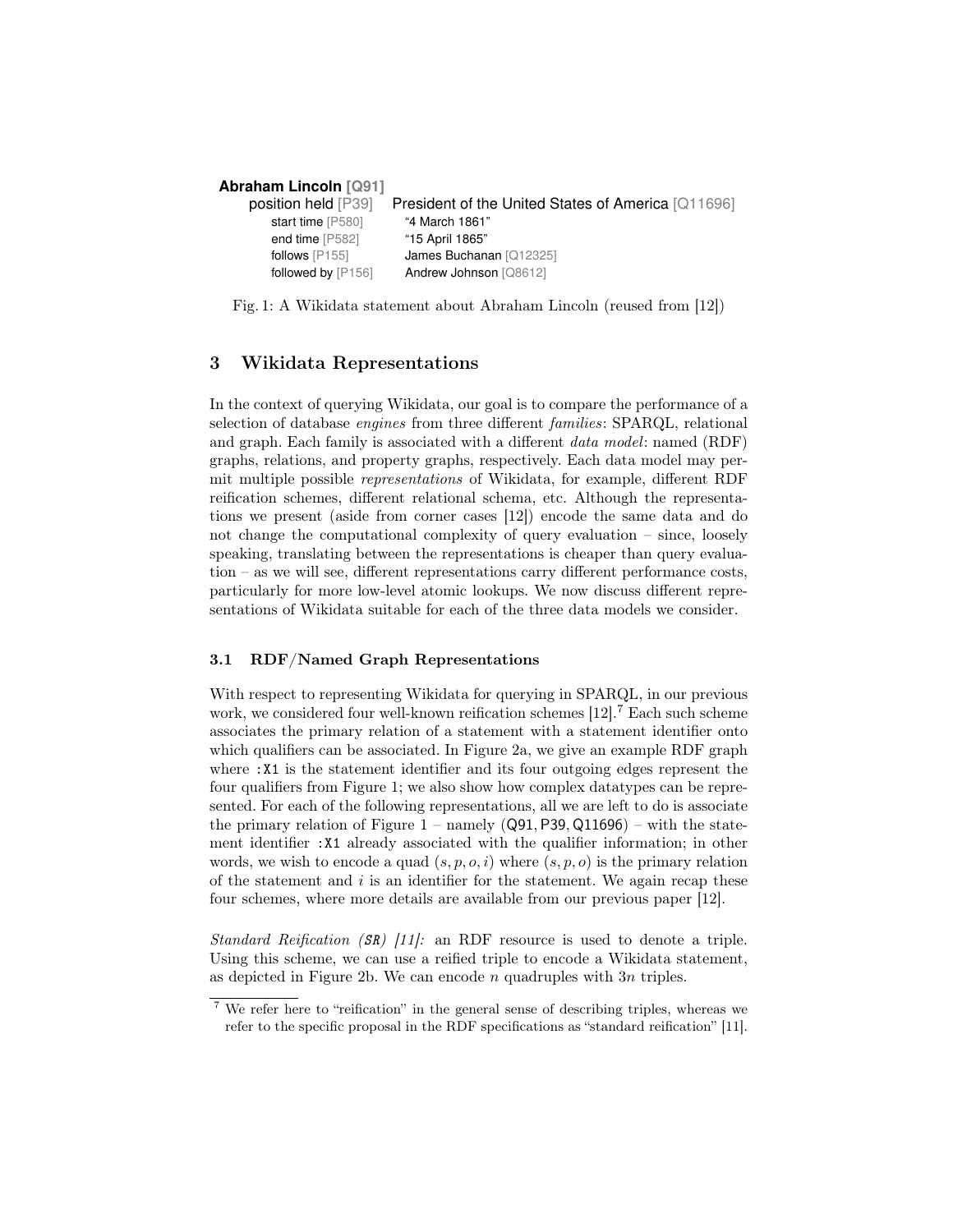<span id="page-4-0"></span>

(a) Qualifier information common to all formats



Fig. 2: RDF representations encoding data from Figure [1](#page-3-0) (adapted from [\[12\]](#page-15-3))

 $n$ -ary Relation (NR) [\[5\]](#page-15-12): an RDF resource is used to identify a relation. Figure [2c](#page-4-0) shows such a scheme analogous to that proposed by Erxleben et al. [\[5\]](#page-15-12) for representing Wikidata (modified slightly to reflect current data). The : propertyValue edge is important to explicitly link the original property with its twin. To represent *n* quads with *m* unique properties, we require  $2n + m$  triples.

Singleton Properties  $(SP)$  [\[16\]](#page-15-13): a unique property represents each statement. The idea is captured in Figure [2d.](#page-4-0) To encode  $n$  quads, we need  $2n$  triples.

Named Graphs [\[8\]](#page-15-14) (NG): this is a set of pairs of the form  $(G, i)$  where G is an RDF graph and  $i$  is an IRI (which can be omitted in the case of the *default graph*). We can "flatten" this representation by taking the union over  $G \times \{i\}$  for each such pair, resulting directly in quads, as illustrated in Figure [2e.](#page-4-0)

#### 3.2 Relational representations

Figure [3](#page-5-0) exemplifies the relational representation we use for Wikidata, which involves three tables: Statement stores the primary relation and a statement id; Qualifier associates one or more qualifiers with a statement id; and Label associates each entity and property with one or more multilingual labels. We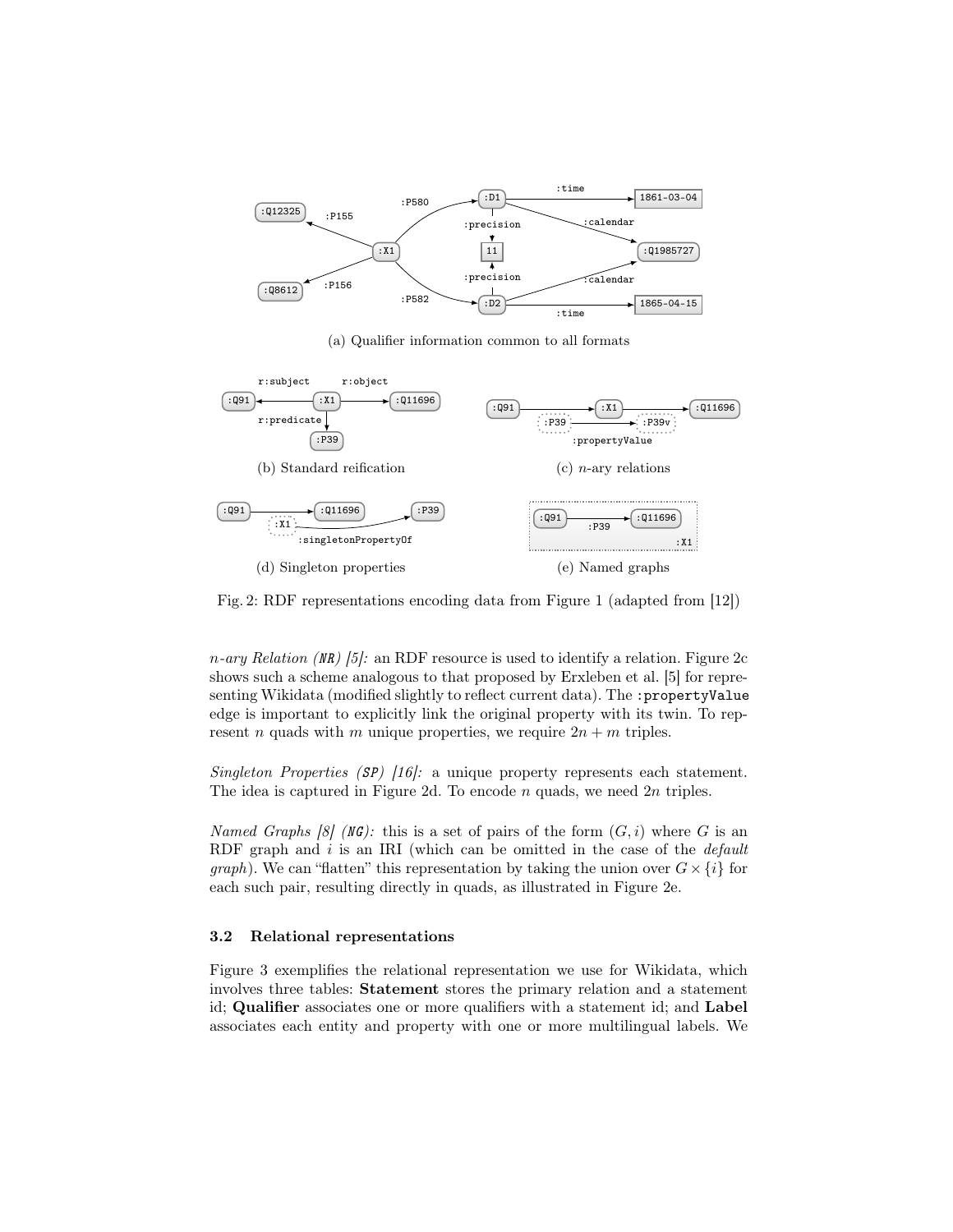<span id="page-5-0"></span>

|                  |  |   |                                                                   |       | Qualifier |             |                     |                |          | Label                  |          |  |
|------------------|--|---|-------------------------------------------------------------------|-------|-----------|-------------|---------------------|----------------|----------|------------------------|----------|--|
| <b>Statement</b> |  |   |                                                                   |       | q         | v           | Vdate               | id             | е        | label                  | lang     |  |
| id  s            |  | p | l O                                                               | Odate |           | P155 012325 |                     | X <sub>1</sub> |          | P39 position held      | en       |  |
|                  |  |   | $\vert$ X1 $\vert$ Q91 $\vert$ P39 $\vert$ Q11696 $\vert$ $\perp$ |       |           | P156 08612  |                     | X <sub>1</sub> | $\cdots$ |                        | $\cdots$ |  |
|                  |  |   |                                                                   |       | P580      |             | $1861 - 03 - 04$ X1 |                |          | 091 Abraham Lincoln en |          |  |
|                  |  |   |                                                                   |       | P582      |             | $1865 - 04 - 15$ X1 |                | $\cdots$ |                        | $\cdots$ |  |

Fig. 3: Relational representation of data from Figure [1](#page-3-0)

keep the Label table separate from Statement since we wish to keep a lang column for lookup/filtering, where labels are not qualified in Wikidata.

One complication with the relational model is that certain values – in particular the object (o) and qualifier value  $(v)$  – can have multiple types. Aside from entities, properties and logical values (e.g., exists, not exists), Wikidata contains four data-types – numeric, time, coordinates and strings – where as previously mentioned, each datatype can contain meta-information such as a calendar, precision, etc. One option is to store all values in one column as strings (e.g., JSON objects); however, this precludes the possibility of using such datatype values in filters, doing range queries, ordering, etc. Another possibility is to create sepa-rate columns, such as exemplified in Figure [3](#page-5-0) with  $o_{\text{date}}$  and  $v_{\text{date}}$ ; however, we would need at least five such columns to support all Wikidata datatypes, leading to a lot of nulls in the table, and we still cannot store the meta-information. A third option would be to create separate tables for different datatype values, but this increases the complexity of joins. We currently use JSON strings to serialise datatype values, along with their meta-information, and store different types in different columns (i.e., as per Figure [3](#page-5-0) with, e.g.,  $o_{\text{date}}$  and  $v_{\text{date}}$ ).

#### 3.3 Property graph representations

Graph databases commonly model data as *property graphs* [\[9\]](#page-15-15): directed edgelabelled graphs where nodes and edges are associated with ids, where each node and edge id can be associated with a type and a set of attributes that provide additional meta-information.<sup>[8](#page-5-1)</sup> In Figure [4,](#page-6-0) we show how the Wikidata statement in Figure [1](#page-3-0) could be represented as a "direct" property graph. In this case, Q91 and Q11696 are node ids, X1 is an edge id, P39 is an edge type, pairs of the form label\_en=\* are node attributes, and pairs of the form  $P*=*$  are edge attributes. Though not used in this case, nodes can also have *node types*.

One may argue that property graphs offer a natural fit for Wikidata, where we first tried to represent Wikidata in Neo4J analogous to the "direct representation" given in Figure [4,](#page-6-0) but we encountered a number of fundamental issues. Firstly, Neo4J only allows one value per attribute property: this could be circumvented by using list values or special predicates such as label\_en. Secondly,

<span id="page-5-1"></span><sup>8</sup> Types are sometimes called "labels" and attributes are often called "properties" [\[9\]](#page-15-15). We avoid such terms, which clash with entity labels, RDF properties, etc.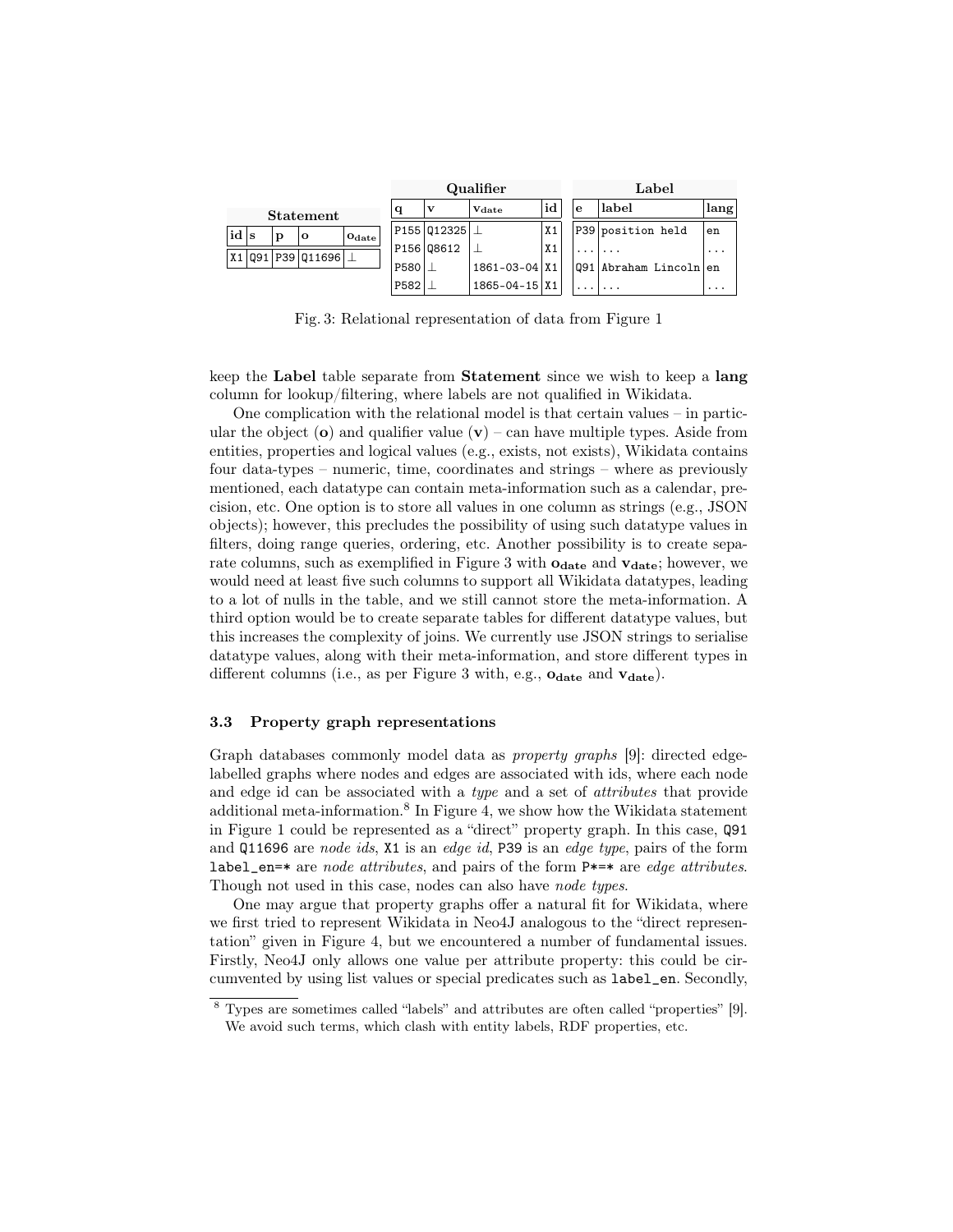<span id="page-6-0"></span>

Fig. 4: A direct property graph encoding data from Figure [1](#page-3-0)

and more generally, Neo4J does not currently support queries involving joins or lookups on any information associated with edges, including edge ids, edge types or edge attributes. For example, one could not query for the president who followed (P155) James Buchanan (Q12325) without checking through all edges in the graph; this also means that we could not retrieve the labels of properties from such statements.<sup>[9](#page-6-1)</sup> Hence, after initial experiments revealed these limitations for the direct representation, we sought another option.

Ultimately we chose to use a reified property graph representation to encode Wikidata in Neo4J, as depicted in Figure [5.](#page-7-0) Conceptually the idea is similar to standard reification for RDF, where we use a node to represent the statement and use fixed edges to connect to the subject, predicate and object of the primary relation. We can likewise connect to a qualifier object, which in turn points to a qualifier predicate and value (which can be an item or a datatype). Most importantly, this model avoids putting any domain terms (e.g, P39, P580, Q8612, etc.) on edges, which avoids the aforementioned indexing limitations of Neo4J. Likewise, we had to store the domain identifiers (e.g., Q91, P39) as id attributes on nodes since node ids (and edge ids) in Neo4J are internally generated.

# 4 Experimental Setting

We now describe the setting for our experiments. Note that further details, including scripts, queries, raw data, configuration settings, instructions, etc., are provided at <https://dx.doi.org/10.6084/m9.figshare.3219217>. All original material and material derived from Wikidata is available under CC-BY  $(\mathbf{\Theta})$ . The raw Wikidata dump is available under CC-0  $(\bigcirc \mathbf{Q})$ . The use of engines is governed by the respective vendor licences.

Data: We use the Wikidata dump in JSON format from  $2016/01/04$ , which we converted to each representation using custom scripts. The dump contains 67 million claims describing 18 million entities, using 1.6 thousand properties, where 493 thousand claims are qualified with 1.5 million qualifiers (not including references or ranks), and 24 million claims have a datatype value.

<span id="page-6-1"></span><sup>&</sup>lt;sup>9</sup> One option would be to store property meta-data such as labels locally using attributes, but this would require duplicating all such meta-data every time the property was used; we thus ruled this out as a possibility.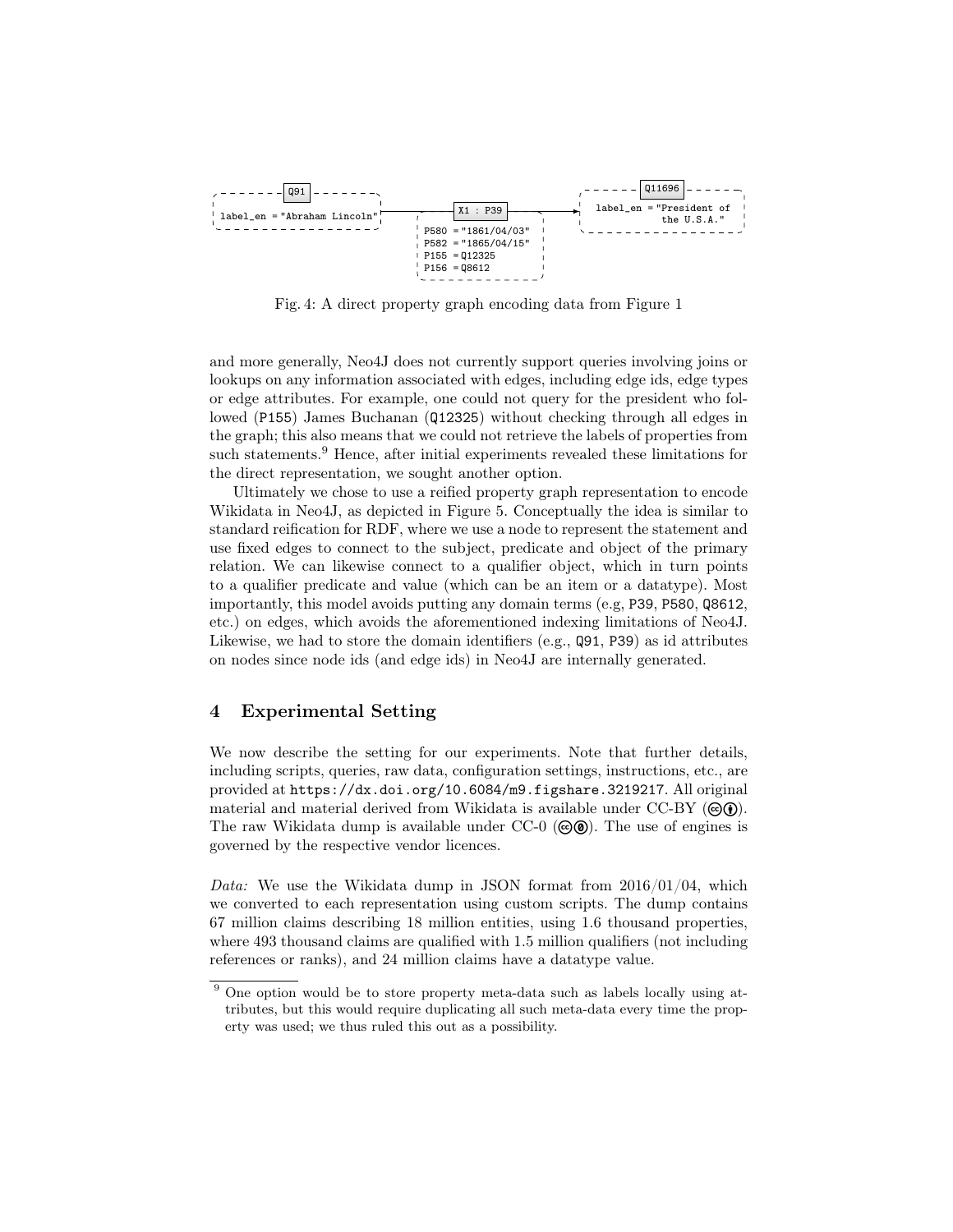<span id="page-7-0"></span>

Fig. 5: A reified property graph encoding a subset of the data from Figure [1](#page-3-0)

*Machine:* All experiments were run on a single machine with  $2 \times$  Intel Xeon Quad Core E5-2609 V3 CPUs, 32GB of RAM, and 2× 2TB Seagate 7200 RPM 32MB Cache SATA hard-disks in a RAID-1 configuration.

Engines: We used Blazegraph 2.1.0 (with Java SE  $"1.7.0$   $"80"$ ), and set 6GB of RAM (per the vendor's recommendations to not use larger heaps, but rather to leave memory for OS-level caching).<sup>[10](#page-7-1)</sup> Although Blazegraph supports a setting called RDF\* to support reification [\[10\]](#page-15-16), this model is non-standard and cannot directly encode multiple Wikidata statements with the same primary relation: in RDF\*, each RDF triple must be unique. Though RDF\* could be used to emulate named graphs, we instead use "Quad Mode" with standard SPARQL settings.

We used Virtuoso 7.2.3-dev.3215-pthreads, where we set NumberOfBuffers = 2720000 and MaxDirtyBuffers = 2000000 per vendor recommendations. We used the default indexes labelled PSOG, POGS, SP, OP and GS, where S, P and O correspond to the positions of a triple and G to the name of a graph. Each such index is sorted and allows for prefix lookups, where for example for the index **PSOG**, given a predicate p and a subject s as input, we can find all o and q in a single lookup such that  $(s, p, o)$  is the graph named g in the data.

We used PostgreSQL 9.1.20 set with maintenance\_work\_mem = 1920MB and shared\_buffers = 7680MB. A secondary index (i.e. B-tree) was set for each attribute that stores either entities, properties or data values (e.g. dates) from Wikidata. Specifically, in the statement table (Figure [3\)](#page-5-0), each attribute s, p, o, and  $o_{\text{date}}$  has an index as well as the attributes  $q, v$ , and  $v_{\text{date}}$  in the qualifier table. In all other tables, only foreign keys attributes were indexed like, for example, attribute e in the Label table (Figure [3\)](#page-5-0).

<span id="page-7-1"></span> $^{10}$ <https://wiki.blazegraph.com/wiki/index.php/IOOptimization>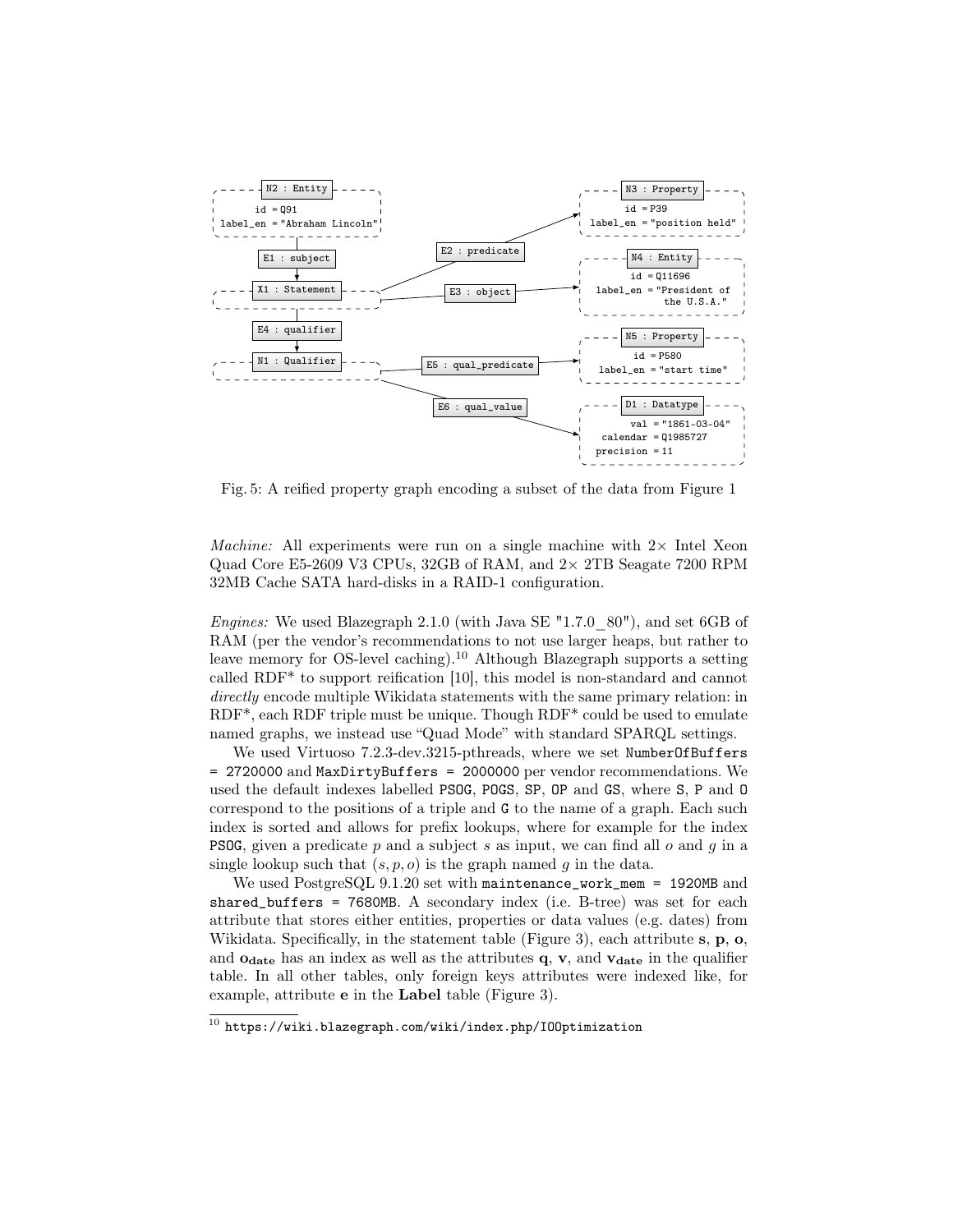We used Neo4J-community-2.3.1 setting a 20GB heap. We used indexes to map from entity ids (e.g.,  $Q42$ ) and property ids (e.g., P1432) to their respective nodes. By default, Neo4J indexes nodes in the graph and their adjacent nodes in a linked-list style structure, such that it can navigate from a node to its neighbour(s) along a specific edge without having to refer back to the index.

Aside from this, we used default vendor-recommended settings. Given that the main use-case scenario we consider is to offer a public query service for Wikidata, we use REST APIs in the case of Blazegraph, Virtuoso and Neo4J. Unfortunately, however, we could not find a first-party REST API for PostgreSQL and thus resorted to using a direct command-line client.

We verified the completeness of (non-timeout) results by comparing resultsizes for the various representations. While we found minor differences (e.g., Blazegraph rejects dates like 2016-02-30), these were  $\ll 1\%$  of all results.

# 5 Experimental Results

Atomic lookups: In our first experiments, we wish to test the performance of atomic lookups over Wikidata statements, where we focus in particular on qualified statements that require more complex representations to encode. Recall that qualified statements consist of five types of terms: subject  $(s)$ , predicate  $(p)$ , object  $(o)$ , qualifier predicate  $(q)$ , and qualifier value  $(v)$ . Hence we can consider abstract query patterns based on quins of the form  $(s, p, o, q, v)$ , where any term can be a variable or a constant.<sup>[11](#page-8-0)</sup> For example, a pattern  $(2, p, o, q, ?)$  may have an instance (?u1, P39, Q4164871, P580, ?u5), asking for all US presidents and the date when their presidency started. We can consider  $2^5 = 32$  abstract patterns of this form, where each position is either a constant or a unique variable.

To begin, we generated a set of 1.5 million (data) quins from Wikidata, shuffled them, and used them to randomly generate 300 unique instances for each of the 31 patterns (we exclude the open pattern  $(2, 2, 2, 2, 2)$ , which only has one instance). We select 300 since there are only 341 instances of  $(2, p, 2, 2, 3)$ (i.e., there are 341 unique properties used on qualified statements); hence 300 allows us to have the same number of instances per pattern. In total, we have 9,300 instances, which we translate into concrete queries for our six experimental representations. Since instances of patterns such as (?, p, ?, ?, ?) would generate millions of results, we set a limit of  $10,000$  results on all queries.

We then test these queries against our four engines, where we reset the engine, clear the cache, and start with the 300 instances of the first pattern, then moving to the second pattern, etc., in sequence. Given that we wish to run 9,300 queries for each representation, we set an internal server-side query timeout of 60 seconds to ensure a reasonable overall experiment time.

<span id="page-8-0"></span><sup>&</sup>lt;sup>11</sup> Note that quins are not sufficient to represent Wikidata [\[12\]](#page-15-3), where some form of statement identifier is needed to distinguish different statements with the same primary relation; however, such identifiers are not part of the domain but rather part of the representation, hence we do not consider them in our query patterns.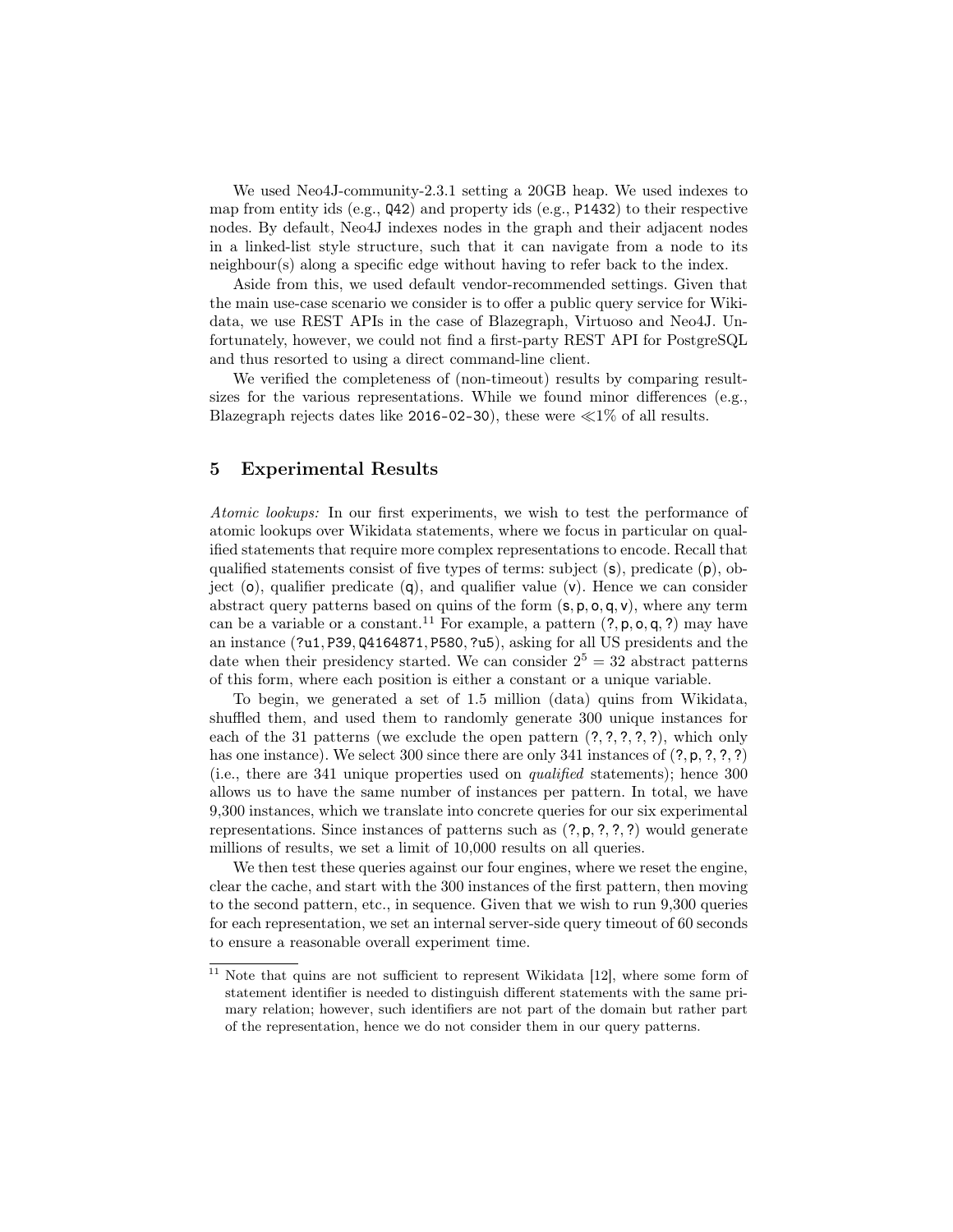Figure [6](#page-10-0) gives the mean runtimes for each set of 300 instances per each pattern, where the y-axis is presented in log-scale (each horizontal line represents an order of magnitude), and where the presented order of patterns corresponds to the order of execution. We also include the mean considering all 9,300 instances. The x-axis labels indicate the pattern and the mean number of tuples that *should* be returned over the 300 instances (9,300 instances in the case of All). For the purposes of presentation, when computing the mean, we count a query timeout as 60 seconds (rather than exclude them, which would reduce the mean). Thus, for any set of instances that encountered a timeout – indicated by (red) dots in Figure [6](#page-10-0) – the mean values represent a lower-bound.

We see that PostgreSQL performs best for all but three patterns, and is often an order of magnitude faster than the next closest result, most often in the lower range of query times from 1–100 ms, where we believe that the choice of client may have an effect: the direct client that PostgreSQL offers does not incur the overhead of REST incurred by other engines, which may be significant in this range. In addition, PostgreSQL can answer instances of some patterns with a mean in the 1–10 ms range, suggesting that PostgreSQL is perhaps not touching the hard-disk in such cases (an SATA hard-disk takes in the order of 10 ms to seek), and is making more efficient use of RAM than other engines.

More conceptually, PostgreSQL also benefits from its explicit physical schema: every such pattern must join through the id columns of the Statement and Qualifier table, which are designated and indexed as primary/foreign keys. On the other hand, in other representations, no obvious keys exists. For example, in the named graphs representation, which is most similar to the relational version, a quin is encoded with a quad  $(s, p, o, i)$  (a triple in named graph i) and a triple  $(i, q, v)$  (in the default graph). There is no special key position, but Virtuoso, with its default indexes – PSOG, POGS, SP, OP, GS – is best suited to cases where predicates are bound along with a subject or object value. The pattern  $(2, p, 2, 3, v)$  in named graphs then illustrates a nasty case for Virtuoso: if the engine starts with the much more selective  $\bf{v}$  constant (starting with  $\bf{p}$  would generate many more initial results), its only choice is to use the OP index (the only index where O is key) to get q from  $(i, q, v)$  using v, then POGS to get i from the same triple  $(i, q, v)$ using  $(q, v)$ , then GS to get s from  $(s, p, o, i)$  using i, then SP to get p again from  $(s, p, o, i)$  using s, then PSOG to get o again from  $(s, p, o, i)$  using  $(s, p)$ , and so we end up joining across all five indexes in Virtuoso instead of two in the case of PostgreSQL. Similar cases can be found for other patterns and representations, where the lack of explicit keys complicates performing joins.

On the other hand, we see from the mean of All queries that the gap between Virtuoso and PostgreSQL closes somewhat: this is because Virtuoso is often competitive with PostgreSQL for more expensive patterns, even outperforming it for the least selective pattern  $(2, p, 2, 2, 2)$ . These patterns with higher runtimes have a greater overall effect on the mean over all queries.

Conversely, we see that Neo4J and Blazegraph often fare the worst. In both cases, we found that one query would timeout and cause a subsequent series of queries to timeout, often early in the experiment. This occurred in quite a non-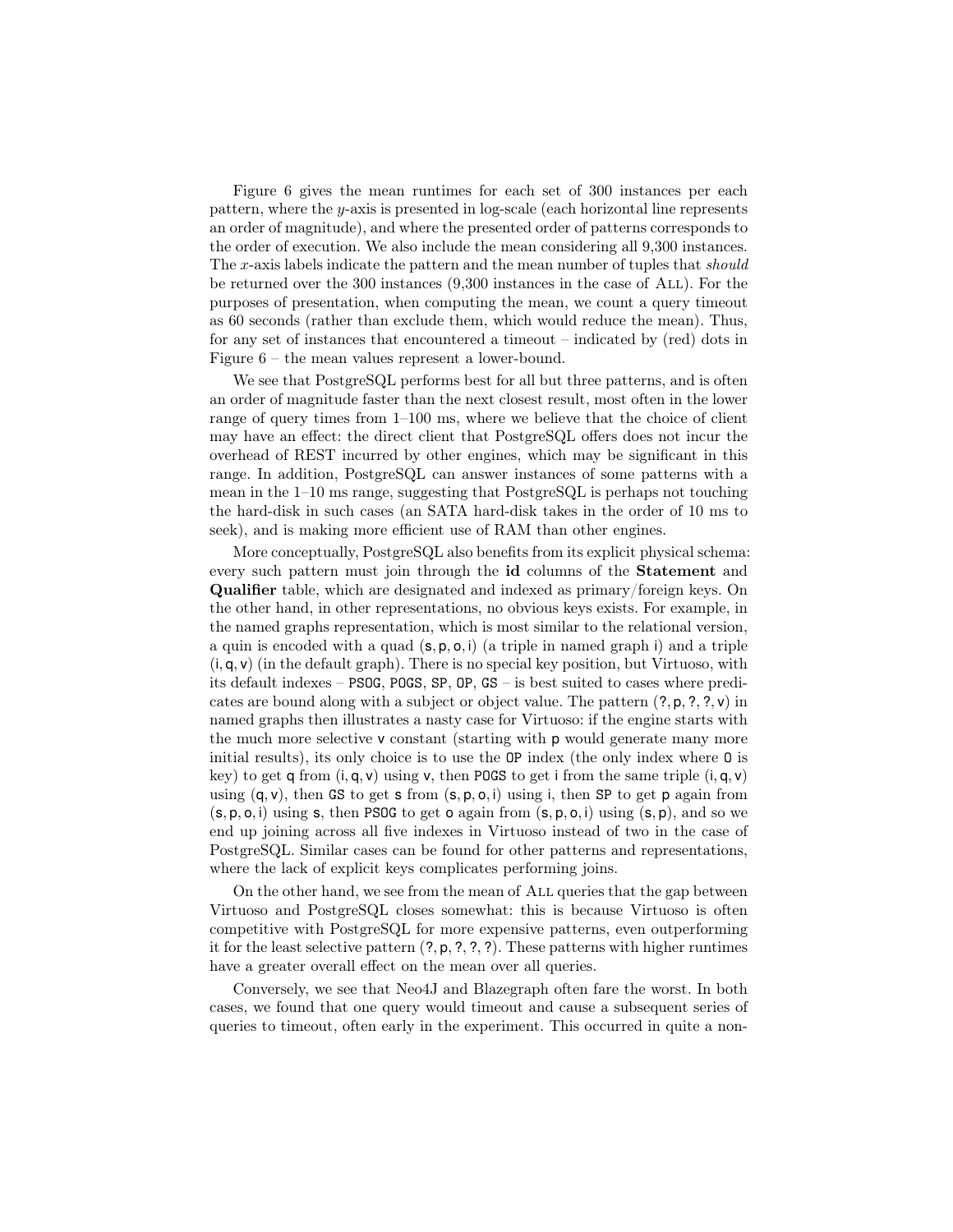<span id="page-10-0"></span>

Fig. 6: Mean response times for the 31 patterns, and mean response times for ALL patterns, where N, B, V and P refer to Neo4J, Blazegraph, Virtuoso and Postgres, resp.; w/Lab and wo/Lab refer to Neo4J representations with and without label information, resp.; NR, SR, SP, and NG refer to  $n$ -ary relations, standard reification, singleton properties and named graphs, resp.; one, two and three (red) dots on a bar indicate that  $[0-33\%]$ ,  $[33-66\%]$  and  $[66-100\%]$  of queries timed out, resp.; timeouts are counted as  $60$  seconds; the x-axis labels indicate the pattern and the mean number of complete results for the instances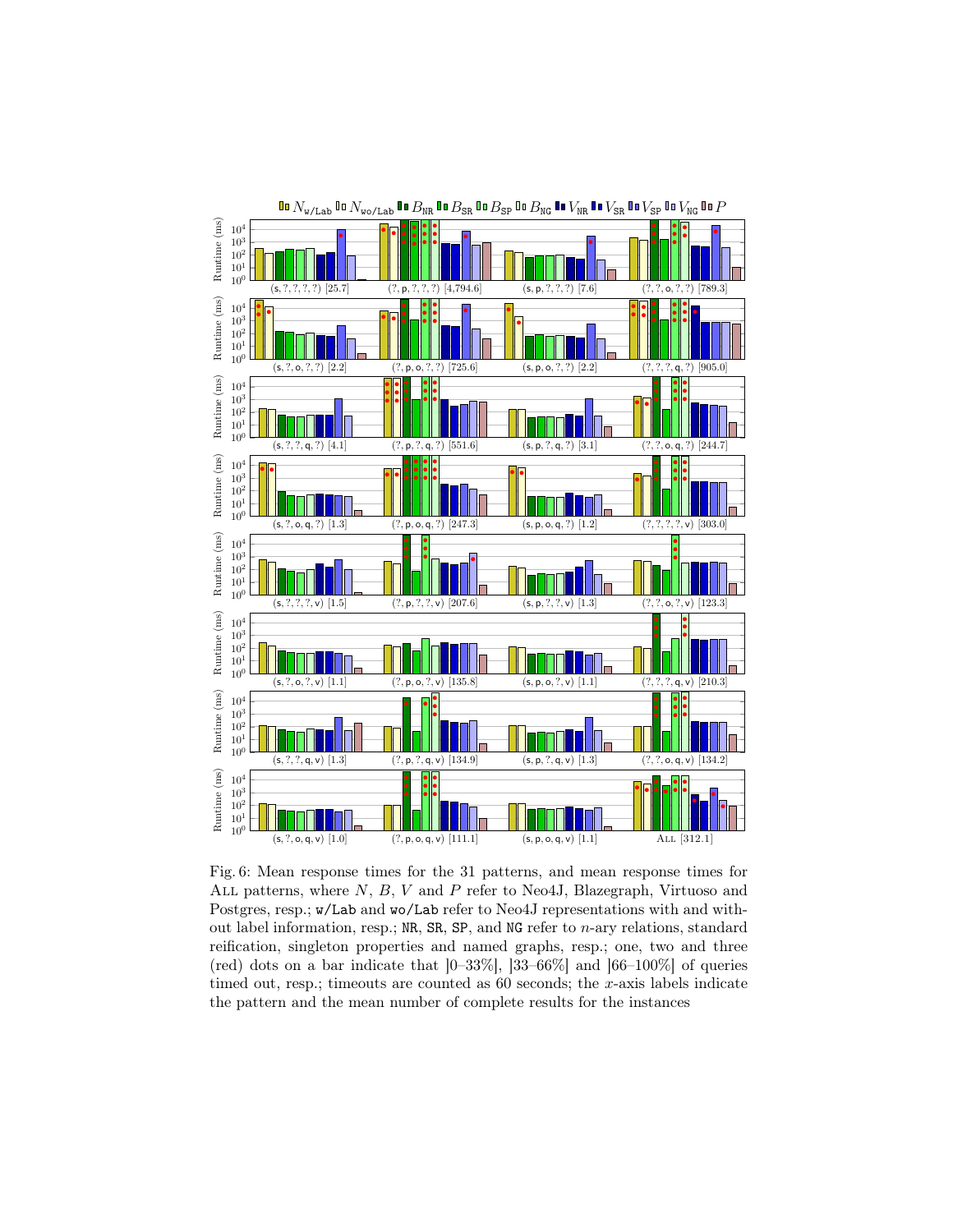deterministic manner when dealing with low-selectivity instances: in repeated runs, different queries would instigate the issue. Given this non-determinism and our observations of memory usage and various settings, we believe this instability is caused by poor memory management, which leads to swapping and garbage collector issues. On the other hand, for patterns and representations where we did not encounter timeouts, we found that Blazegraph was often competitive and in some cases faster than Virtuoso, with Neo4J being the slowest.

Investigating Neo4J's performance, we speculated that the manner in which Neo4J operates – traversing nodes in a breadth-first manner – could be negatively affected by storing lots of embedded labels and aliases in different languages on the nodes, adding a large I/O overhead during such traversals. To test this, we built a version of Neo4J without labels. We found that this indeed improved performance, but typically by a constant factor: i.e., it was not the sole cause of slow query times. Investigating further, we found that the engine does not seem to make use of reliable selectivity estimates. One such example of this is to compare the results of  $(s, ?, ?, ?, ?)$  versus  $(s, ?, o, ?, ?)$  where the performance of the latter query is much worse than the former despite the fact that the latter could be run as the former, applying a simple filter thereafter. Investigating these curious results, we found that Neo4J often naively chooses to start with o rather than s, where objects often have low selectivity; for example, they can be countries of birth, or genders, etc. In general, we found the query planning features of Neo4J to be ill-suited to these sorts of queries.

Basic graph patterns: The atomic-lookup experiments show a clear distinction between two pairs of engines: Neo4J–Blazegraph and Virtuoso–PostgreSQL. Although PostgreSQL generally outperformed Virtuoso, these results may not hold for other types of queries. Thus having analysed atomic lookups involving qualifiers, next we wished to focus on queries involving joins. To guide the design of these queries, we studied the 94 example queries present on the official Wikidata query service<sup>[12](#page-11-0)</sup> – queries submitted by the Wikidata community as exemplary use-cases of the service – to see what are the most common types of joins that appear. From this study, we identified that queries most commonly feature "s-s" joins – joins from subject to subject – and "s–o" joins – joins from subject to object, specifically on the primary relation. These observations correspond with other analyses of real-world SPARQL queries [\[6,](#page-15-17)[17\]](#page-15-18). We also identified that for almost all queries,  $\boldsymbol{p}$  is bound and that patterns form trees. About 80/94 queries followed this pattern: 11/94 involved qualifier information and 3/94 involved variables in the predicate position. We thus designed a set of experiments to generate a large number of instances of basic graph patterns (bgps) that follow the same abstract structure as most commonly observed in the use-case queries.

The first query pattern, which we refer to as DEPTH-1 "snowflake", starts with a subject variable and adds between 1 and 6 edges to it. The predicate of each edge is bound, and each object is made a constant or a variable with equal probability. The subject variable is projected; object variables are projected or not with

<span id="page-11-0"></span> $12$  <https://query.wikidata.org/>, see "Examples".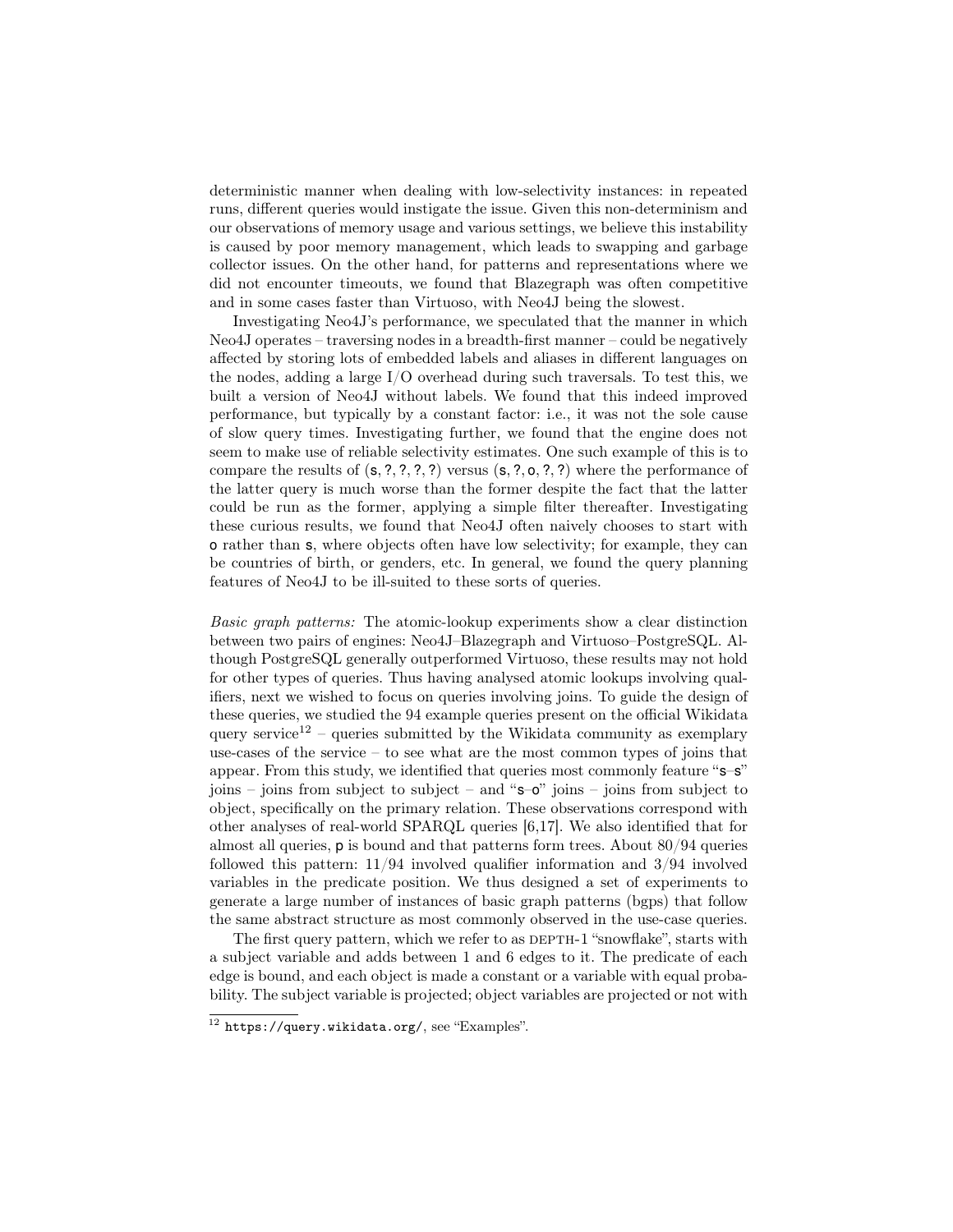<span id="page-12-0"></span>

Fig. 7: Mean response times and result sizes for the snowflake queries of DEPTH-1 and DEPTH-2 (please see caption of Figure [6](#page-10-0) for explanation of legend, etc.)

equal probability. An example DEPTH-1 bgp is as follows, with projected variables underlined:  $\{(?s, P19, Q2280), (?s, P106, ?v1), (?s, P31, ?v2), (?s, P27, ?v3)\}$ which asks for entities born in Minsk (P19,Q2280), their occupation(s) (P106), their citizenship(s)  $(P27)$ , and checks that they are an instance  $(P31)$  of something. Each such instance thus tests s–s joins. We run an SQL query to generate 10,000 clusters of six unique primary relations from the data (joined by subject). We then randomly select 300 clusters to generate the DEPTH-1 bgps we use in the experiments. These are then converted into concrete queries for each representation. Each such query is guaranteed to return at least one result.

The second query pattern, which we call DEPTH-2 "snowflake", adds a second layer to the query. More specifically, we start with a  $DEPTH-1$  query and then select an object variable at random to be used as the subject variable for a nested DEPTH-1 bgp (with out-degree of 0–4); e.g.  $\{(?s, P140, Q9592), (?s, P27, Q30),\}$  $(2s, P725, ?v1), (2s, P39, ?0), (2s, P511, Q1337757), (2s, P910, 2u1)$  is a DEPTH-2 bgp that asks for entities with religion Catolicism (P140,Q9592), who are citizens of the U.S. (P27,Q30), who have a given name (P725), and who have a position (P39) with the title "His Eminence" (P511,Q1337757), additionally requesting the main category (P910) of that position. The result is a tree of depth two that tests s–s joins and s–o joins. We again use an SQL query to generate 10,000 clusters of data that can answer such patterns, randomly selecting 300 to generate instances that we convert into concrete queries in each representation.

For each setting, we run each batch of 300 queries sequentially and separately, clearing the cache and resetting the engine before each such batch. As before, each query is set to return a limit of 10,000 results and each engine is assigned an internal timeout of 60 seconds where, in Figure [7,](#page-12-0) we see the results of these experiments, using similar conventions as before. The mean result sizes show that these queries tend to have low selectivity (i.e., lots of results).

We see that this time, Virtuoso performs best overall, where in particular the n-ary relations and named graph representations experience zero timeouts and outperform PostgreSQL (with a 15–19% timeout rate) by an order of magnitude in both experiments. Regarding these two engines, the situation is almost the inverse of that for the previous experiments. In these experiments, under the standard reification and named graphs settings, the predicates are always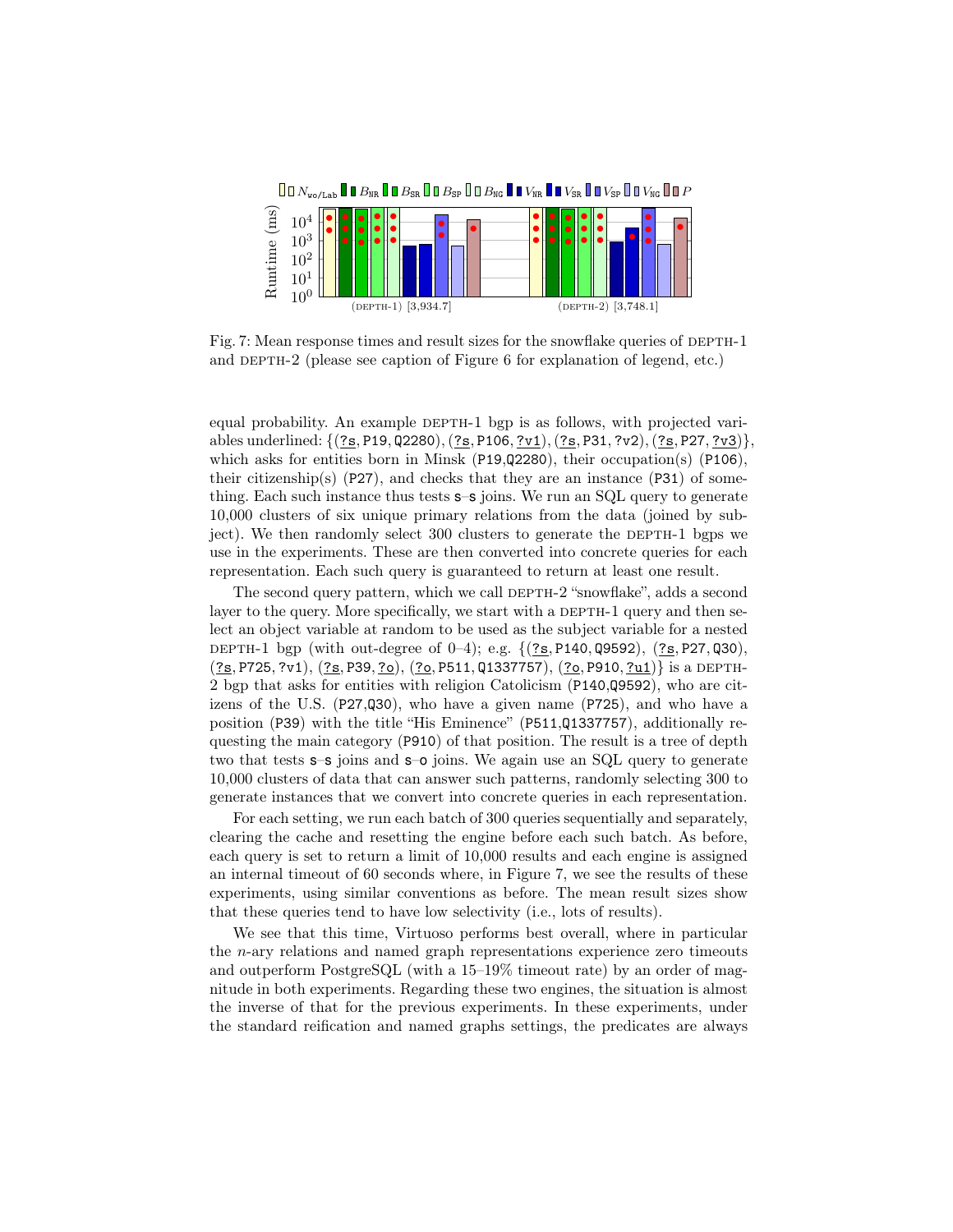bound, and the queries require a lot of self-joins (joins on the same table, for example for multiple distinct tuples about a given subject entity, which are particular common in SPARQL due to the structure of RDF). Virtuoso's indexing scheme – which in a relational sense considers predicates as a form of key for complete quads – is well-tuned for this morphology of query and excels for these settings. In more depth, Virtuoso can perform prefix lookups, meaning that a pattern  $(s, p, ?)$  or  $(?, p, o)$  can be performed in one lookup on its PSOG/POGS indexes respectively. On the other hand, PostgreSQL must join s/o with p (nonkey attributes), through the statement ids (the key attribute), incurring a lot more work. In the case of singleton properties for Virtuoso, since the predicate encodes the statement identifier, these remain as a variable, which again means that Virtuoso struggles. We also observe that s–o joins cause some difficulty for Virtuoso in the  $n$ -ary relation setting for DEPTH-2 queries.

On the other hand, we see that most of the queries time-out for Neo4J and Blazegraph; more specifically, we encountered the same "domino effect" where one timeout causes a sequence of subsequent timeouts. Note that we only tested Neo4J without labels (the setting in which it is most efficient).

Query features: The aforementioned 94 use-case queries (taken from the public query service) use a mix of query features, where from SPARQL 1.0, 45/94 queries use ORDER BY,  $38/94$  use OPTIONAL,  $21/94$  use LIMIT, and  $10/94$  use UNION; and from SPARQL 1.1,  $27/94$  use GROUP BY,  $18/94$  use recursive property paths (i.e.,  $*$  or  $*$ , mainly for traversing type hierarchies),  $10/94$  use BIND, and 5/94 use negation in the form of NOT EXISTS. Likewise, queries often use FILTER and occasionally sub-queries, though usually relating to handling labels. In any case, we see that a broad range of SPARQL (1.1) features are often used.

Testing all of these combinations of features in a systematic way would require extensive experiments outside the current scope but as an exercise, we translated a selection of eight such queries using a variety of features to our six representations. During that translation, we encountered a number of difficulties.

The first issue was with recursive property paths. With respect to SPARQL, these queries cannot be expressed for SR and SP due to how the RDF is structured, and are only possible in NG assuming the default graph contains the union (or merge) of all named graphs.[13](#page-13-0) Although Neo4J specifically caters for these sorts of queries, the necessity to use a reified representation means that they are no longer possible. One solution in such cases would be to store the "direct" unqualified relations also. With PostgreSQL, it is in theory possible to use WITH\_RECURSIVE to achieve paths, though being a more general operator, it is more difficult for the engine to optimise, thus incurring performance costs.

The second issue was with datatype values. In the case of PostgreSQL, a number of queries involve filters on dates, where currently we store datatype values as a JSON string, where SQL does not allow for parsing such objects. In order to better handle datatypes, one possibility is to create a different table for each

<span id="page-13-0"></span><sup>&</sup>lt;sup>13</sup> Paths cannot be traversed across named graphs in SPARQL unless loaded into the default graph by FROM clauses, which would require using specific statement ids.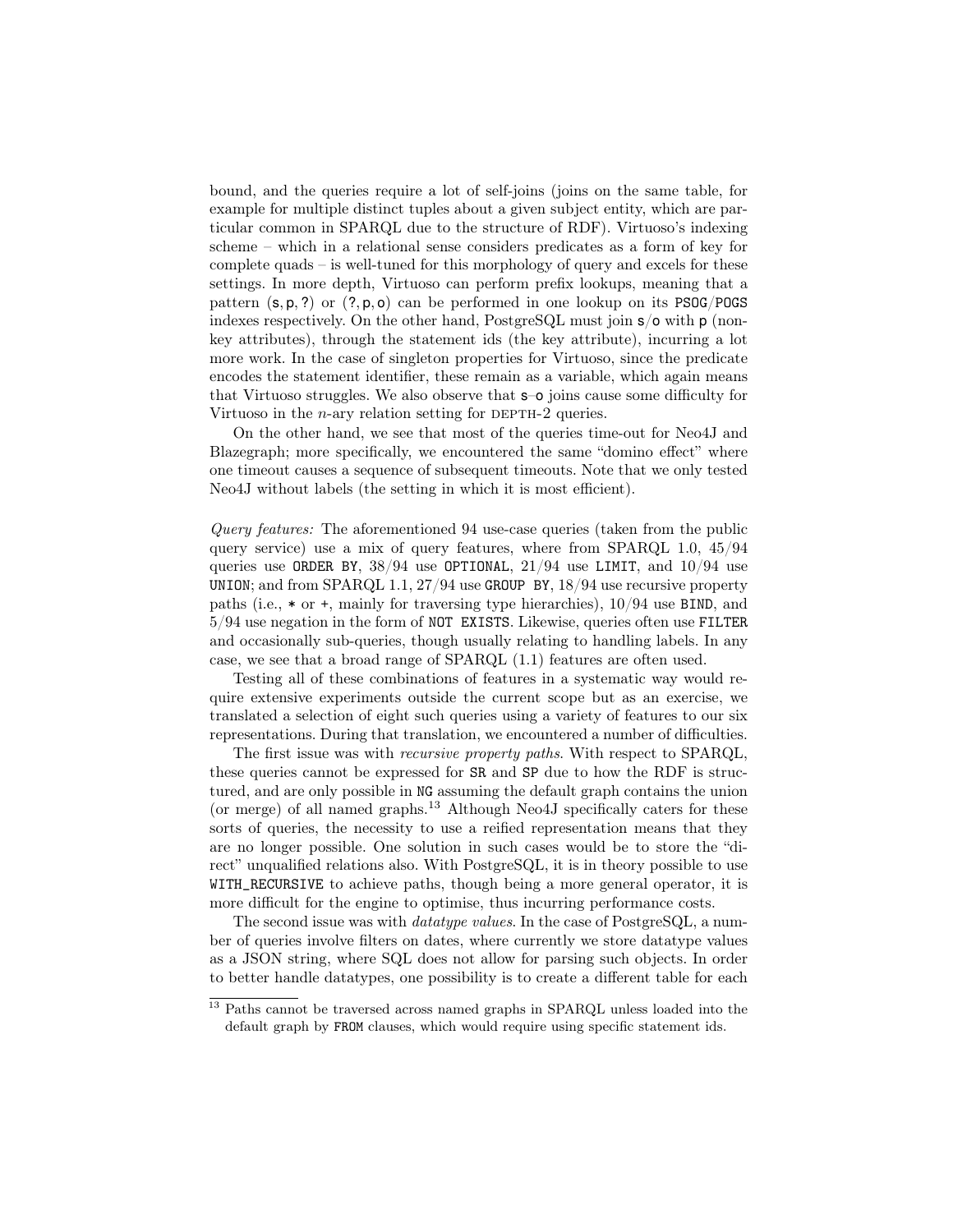datatype, with columns for the meta-information it can carry (calendar, precision, etc.). Another option is to use a non-standard feature for semi-structured data, where PostgreSQL has recently released support for accessing values in JSON objects stored in a table through its JSONB functionality.

Aside from these issues, the user queries can be expressed in any of the settings. We refer the interested reader to our previous work [\[12\]](#page-15-3), where we present some example results for a selection of fourteen such queries over five different SPARQL engines and four representations.

### 6 Related Work

The goal of our work was to compare SPARQL, relational and graph databases for the purposes of querying Wikidata. Other authors have performed similar experimental comparisons across database families. Abreu et al. [\[1\]](#page-15-19) compared a SPARQL engine (RDF-3X [\[15\]](#page-15-20)) with a number of graph databases, showing that RDF-3X outperformed existing graph databases for the task of graph pattern matching. Bizer and Schultz [\[3\]](#page-15-21) proposed the Berlin SPARQL Benchmark for comparing SPARQL engines with SPARQL-to-SQL engines and MySQL directly, concluding that MySQL easily outperformed the best performing SPARQL engine; however, these results were published in 2009 when SPARQL had only been standardised for one year, and likewise the dataset selected was inherently relational in nature. Our results complement such studies.

# 7 Conclusions

Our experiments revealed a number of strength and weaknesses for the tested engines and representations in the context of Wikidata. In terms of where systems could be improved, we recommend that Blazegraph and Neo4J should better isolate queries such that one poorly performing query does not cause a domino effect. Likewise, our results show that Neo4J would benefit from better query planning statistics and algorithms, as well as the provision of more customisable indices, particular on edge information. With respect to Virtuoso, it falls behind PostgreSQL in our first experiments due to the default indexing scheme chosen, but performs better in our second experiments based on real-world queries where predicates are bound and joins follow more "typical" patterns. On the other hand, PostgreSQL could benefit from better support for semi-structured information, where JSONB is indeed a step in the right direction. Regarding representations, we found that standard reification and named graphs performed best, with  $n$ -ary relations following in third, and singleton properties not being well-supported.

In this paper, we have not covered all pertinent issues for choosing an engine and representation – issues such as licensing, standardisation, support for inference, federation, etc. – but based on our results for query performance, the best configuration for a Wikidata query service would probably (currently) use Virtuoso and named graphs: a combination that performed well in experiments and that supports the various query features needed, including property paths.